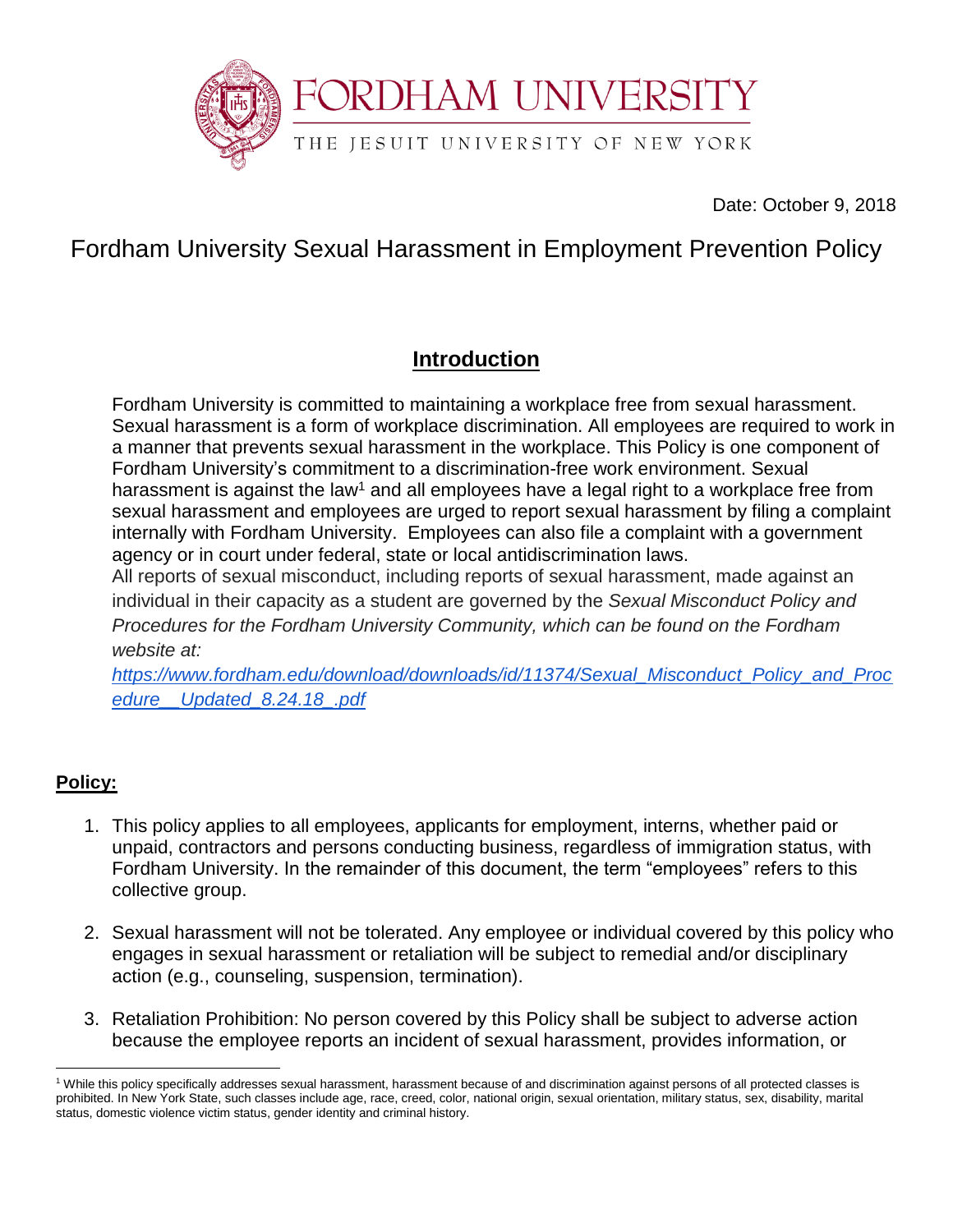otherwise assists in any investigation of a sexual harassment complaint. Fordham University will not tolerate such retaliation against anyone who, in good faith, reports or provides information about suspected sexual harassment. Any employee of Fordham University who retaliates against anyone involved in a sexual harassment investigation will be subjected to disciplinary action, up to and including termination. All employees, paid or unpaid interns, or non-employees<sup>2</sup> working in the workplace who believe they have been subject to such retaliation should inform a supervisor, manager, the Manager of Labor and Employee Relations in the Office of Human Resource Management, or the Title IX Coordinator. All employees, paid or unpaid interns or non-employees who believe they have been a target of such retaliation may also seek relief in other available forums, as explained below in the section on Legal Protections.

- 4. Sexual harassment is offensive, is a violation of our policies, is unlawful, and may subject Fordham University to liability for harm to targets of sexual harassment. Harassers may also be individually subject to liability. Employees of every level who engage in sexual harassment, including managers and supervisors who engage in sexual harassment or who allow such behavior to continue, will be penalized for such misconduct.
- 5. Fordham University will conduct a prompt and thorough investigation that ensures due process for all parties, whenever management receives a complaint about sexual harassment, or otherwise knows of possible sexual harassment occurring. Fordham University will keep the investigation confidential to the extent possible. Effective corrective action will be taken whenever sexual harassment is found to have occurred. All employees, including managers and supervisors, are required to cooperate with any internal investigation of sexual harassment.
- 6. All employees are encouraged to report any harassment or behaviors that violate this policy. Fordham University will provide all employees a complaint form for employees to report harassment and file complaints.
- 7. Managers and supervisors are **required** to report any complaint that they receive, or any harassment that they observe or become aware of, to the Manager of Labor and Employee Relations in the Office of Human Resource Management, or to the Title IX Coordinator.
- 8. This policy applies to all employees, paid or unpaid interns, and non-employees and all must follow and uphold this policy. This policy must be provided to all employees and should be posted prominently in all work locations to the extent practicable (for example, in a main office, not an offsite work location) and be provided to employees upon hiring.

## **What Is "Sexual Harassment"?**

Sexual harassment is a form of sex discrimination and is unlawful under federal, state, and (where applicable) local law. Sexual harassment includes harassment on the basis of sex, sexual orientation,

 $\overline{a}$  $2$  A non-employee is someone who is (or is employed by) a contractor, subcontractor, vendor, consultant, or anyone providing services in the workplace. Protected non-employees include persons commonly referred to as independent contractors, "gig" workers and temporary workers. Also included are persons providing equipment repair, cleaning services or any other services provided pursuant to a contract with the employer.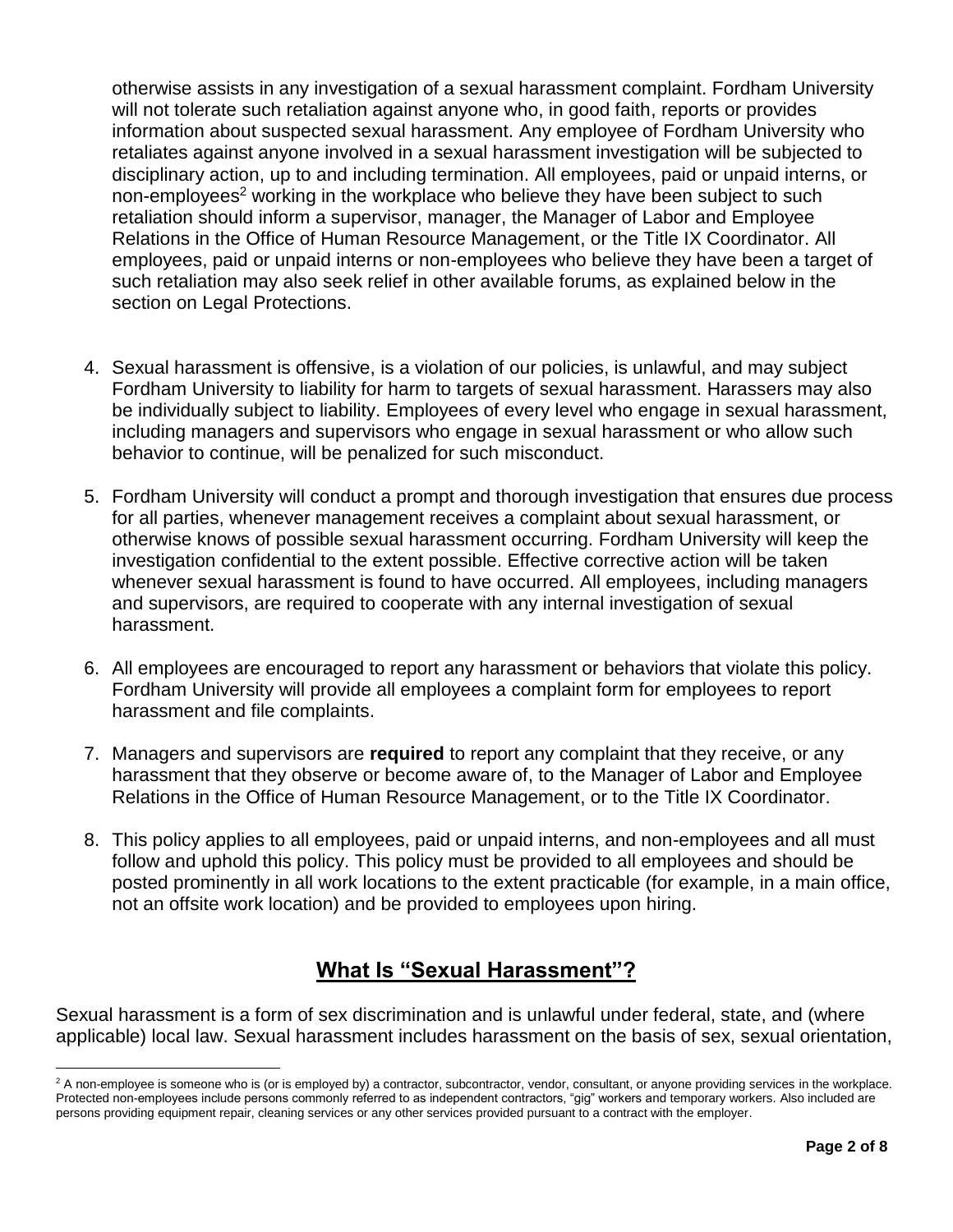self-identified or perceived sex, gender expression, gender identity and the status of being transgender.

Sexual harassment includes unwelcome conduct which is either of a sexual nature, or which is directed at an individual because of that individual's sex when:

- Such conduct has the purpose or effect of unreasonably interfering with an individual's work performance or creating an intimidating, hostile or offensive work environment, even if the reporting individual is not the intended target of the sexual harassment;
- Such conduct is made either explicitly or implicitly a term or condition of employment; or
- Submission to or rejection of such conduct is used as the basis for employment decisions affecting an individual's employment.

A sexually harassing hostile work environment includes, but is not limited to, words, signs, jokes, pranks, intimidation or physical violence which are of a sexual nature, or which are directed at an individual because of that individual's sex. Sexual harassment also consists of any unwanted verbal or physical advances, sexually explicit derogatory statements or sexually discriminatory remarks made by someone which are offensive or objectionable to the recipient, which cause the recipient discomfort or humiliation, which interfere with the recipient's job performance.

Sexual harassment also occurs when a person in authority tries to trade job benefits for sexual favors. This can include hiring, promotion, continued employment or any other terms, conditions or privileges of employment. This is also called "quid pro quo" harassment.

Any employee who feels harassed should report so that any violation of this policy can be corrected promptly. Any harassing conduct, even a single incident, can be addressed under this policy.

#### **Examples of sexual harassment**

The following describes some of the types of acts that may be unlawful sexual harassment and that are strictly prohibited:

- Physical acts of a sexual nature, such as:
	- o Touching, pinching, patting, kissing, hugging, grabbing, brushing against another employee's body or poking another employee's body;
	- o Rape, sexual battery, molestation or attempts to commit these assaults.
- Unwanted sexual advances or propositions, such as:
	- o Requests for sexual favors accompanied by implied or overt threats concerning the target's job performance evaluation, a promotion or other job benefits or detriments;
	- o Subtle or obvious pressure for unwelcome sexual activities.
- Sexually oriented gestures, noises, remarks or jokes, or comments about a person's sexuality or sexual experience, which create a hostile work environment.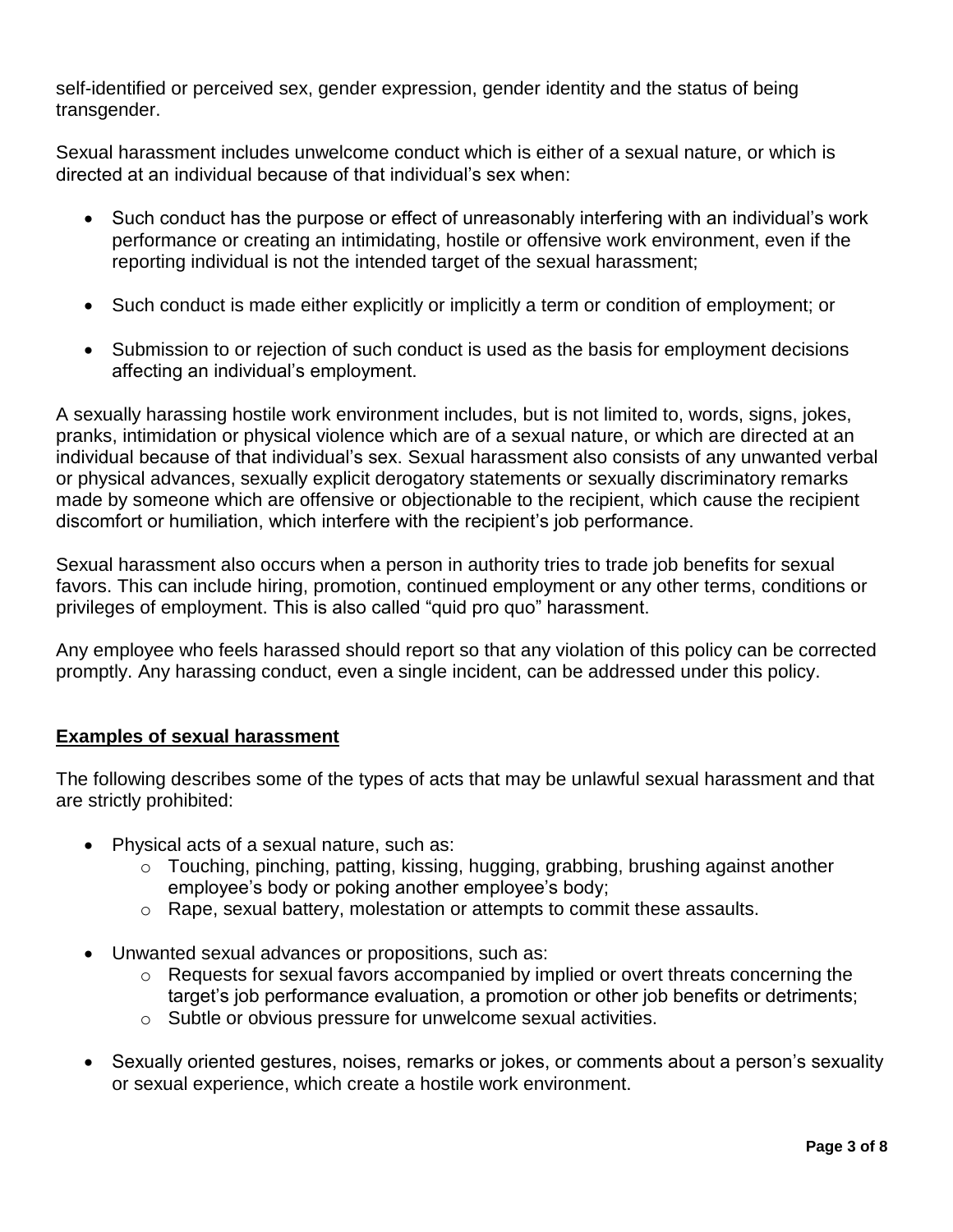- Sex stereotyping occurs when conduct or personality traits are considered inappropriate simply because they may not conform to other people's ideas or perceptions about how individuals of a particular sex should act or look.
- Sexual or discriminatory displays or publications anywhere in the workplace, such as:
	- $\circ$  Displaying pictures, posters, calendars, graffiti, objects, promotional material, reading materials or other materials that are sexually demeaning or pornographic. This includes such sexual displays on workplace computers or cell phones and sharing such displays while in the workplace.
- Hostile actions taken against an individual because of that individual's sex, sexual orientation, gender identity and the status of being transgender, such as:
	- o Interfering with, destroying or damaging a person's workstation, tools or equipment, or otherwise interfering with the individual's ability to perform the job;
	- $\circ$  Sabotaging an individual's work;
	- o Bullying, yelling, name-calling.
	- $\Omega$

### **Who can be a target of sexual harassment?**

Sexual harassment can occur between any individuals, regardless of their sex or gender. New York Law protects employees, paid or unpaid interns, and non-employees, including independent contractors, and those employed by companies contracting to provide services in the workplace. Harassers can be a superior, a subordinate, a coworker or anyone in the workplace including an independent contractor, contract worker, vendor, client, customer or visitor.

#### **Where can sexual harassment occur?**

Unlawful sexual harassment is not limited to the physical workplace itself. It can occur while employees are traveling for business or at employer sponsored events or parties. Calls, texts, emails, and social media usage by employees can constitute unlawful workplace harassment, even if they occur away from the workplace premises, on personal devices or during non-work hours.

### **Retaliation**

Unlawful retaliation can be any action that could discourage a worker from coming forward to make or support a sexual harassment claim. Adverse action need not be job-related or occur in the workplace to constitute unlawful retaliation (e.g., threats of physical violence outside of work hours).

Such retaliation is unlawful under federal, state, and (where applicable) local law. The New York State Human Rights Law protects any individual who has engaged in "protected activity." Protected activity occurs when a person has:

- made a complaint of sexual harassment, either internally or with any anti-discrimination agency;
- testified or assisted in a proceeding involving sexual harassment under the Human Rights Law or other anti-discrimination law;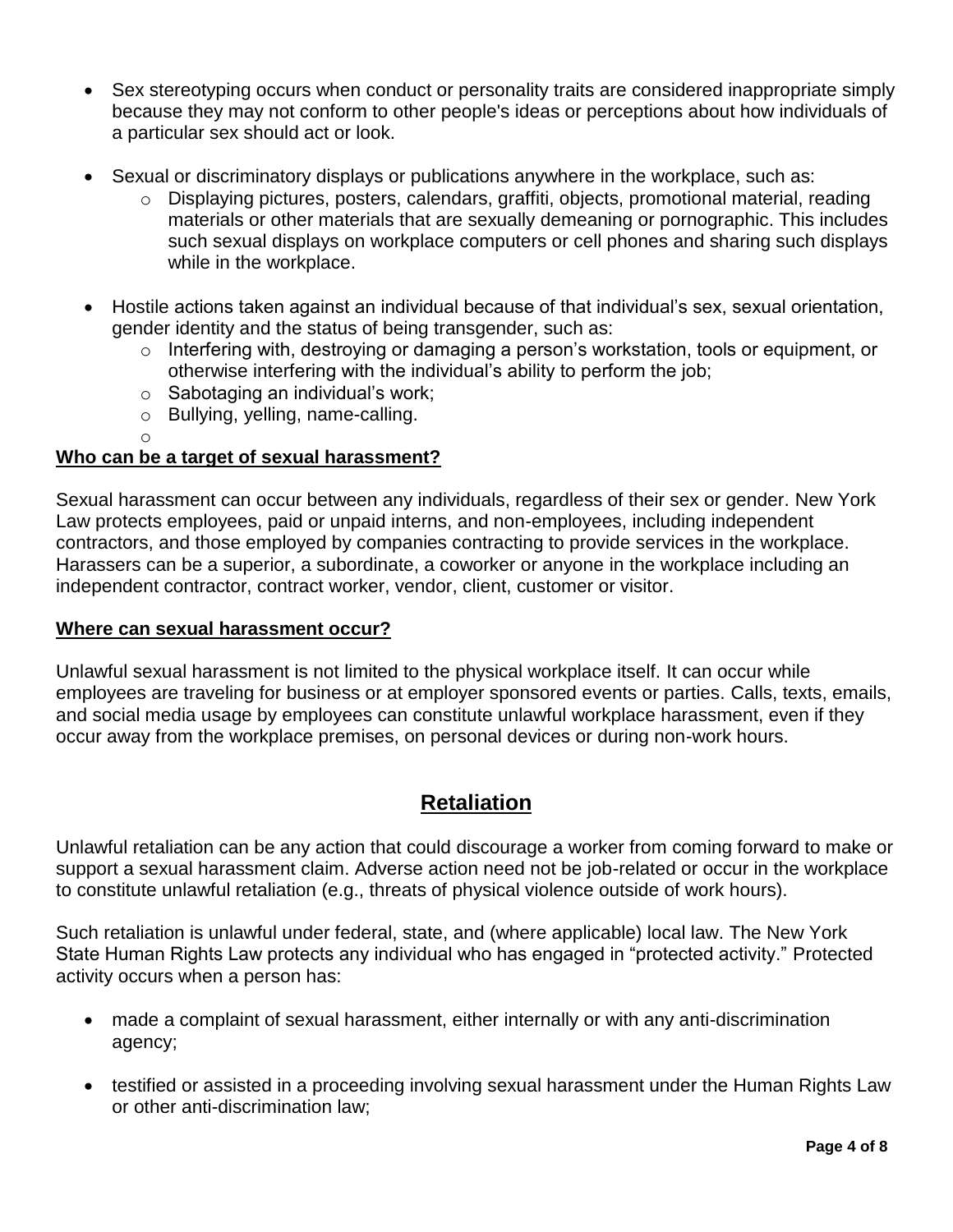- opposed sexual harassment by making a verbal or informal complaint to management, or by simply informing a supervisor or manager of harassment;
- reported that another employee has been sexually harassed; or
- encouraged a fellow employee to report harassment.

Even if the alleged harassment does not turn out to rise to the level of a violation of law, the individual is protected from retaliation if the person had a good faith belief that the practices were unlawful. However, the retaliation provision is not intended to protect persons making intentionally false charges of harassment.

### **Reporting Sexual Harassment**

**Preventing sexual harassment is everyone's responsibility.** Fordham University cannot prevent or remedy sexual harassment unless it knows about it. Any employee, paid or unpaid intern or nonemployee who has been subjected to behavior that may constitute sexual harassment is encouraged to report such behavior to a supervisor, manager or Manager of Labor and Employee Relations in the Office of Human Resource Management or to the Title IX Coordinator. Anyone who witnesses or becomes aware of potential instances of sexual harassment should report such behavior to a supervisor, manager, the Manager of Labor and Employee Relations in the Office of Human Resource Management or to the Title IX Coordinator. Reports of sexual harassment may be made verbally or in writing. A form for submission of a written complaint is attached to this Policy, and all employees are encouraged to use this complaint form. Employees who are reporting sexual harassment on behalf of other employees should use the complaint form and note that it is on another employee's behalf.

Employees, paid or unpaid interns or non-employees who believe they have been a target of sexual harassment may also seek assistance in other available forums, as explained below in the section on Legal Protections.

### **Supervisory Responsibilities**

All supervisors and managers who receive a complaint or information about suspected sexual harassment, observe what may be sexually harassing behavior or for any reason suspect that sexual harassment is occurring, **are required** to report such suspected sexual harassment to Manager of Labor and Employee Relations in the Office of Human Resource Management or to the Title IX Coordinator. In addition to being subject to discipline if they engaged in sexually harassing conduct themselves, supervisors and managers will be subject to discipline for failing to report suspected sexual harassment or otherwise knowingly allowing sexual harassment to continue.

Supervisors and managers will also be subject to discipline for engaging in any retaliation.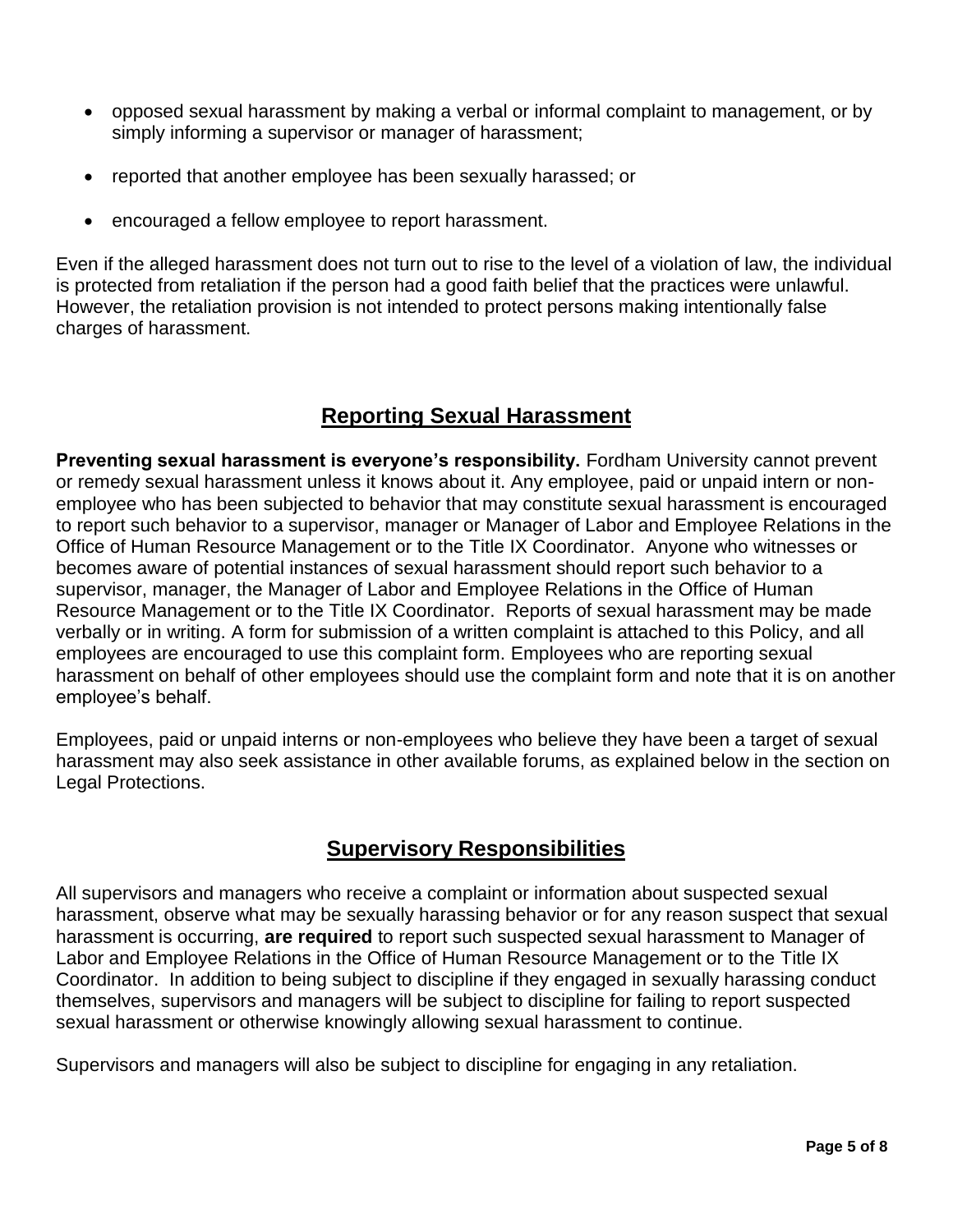### **Complaint and Investigation of Sexual Harassment**

*All* complaints or information about sexual harassment will be investigated, whether that information was reported in verbal or written form. Investigations will be conducted in a timely manner, and will be confidential to the extent possible.

An investigation of any complaint, information or knowledge of suspected sexual harassment will be prompt and thorough, commenced immediately and completed as soon as possible. The investigation will be kept confidential to the extent possible. All persons involved, including complainants, witnesses and alleged harassers will be accorded due process, as outlined below, to protect their rights to a fair and impartial investigation.

Any employee may be required to cooperate as needed in an investigation of suspected sexual harassment. Fordham University will not tolerate retaliation against employees who file complaints, support another's complaint or participate in an investigation regarding a violation of this policy.

While the process may vary from case to case, investigations should be done in accordance with the following steps:

- Upon receipt of complaint, the Manager of Labor and Employee Relations in the Office of Human Resource Management or the Title IX Coordinator will conduct an immediate review of the allegations, and take any interim actions (e.g., instructing the respondent to refrain from communications with the complainant), as appropriate. If complaint is verbal, encourage the individual to complete the "Complaint Form" in writing. If he or she refuses, prepare a Complaint Form based on the verbal reporting.
- If documents, emails or phone records are relevant to the investigation, take steps to obtain and preserve them.
- Request and review all relevant documents, including all electronic communications.
- Interview all parties involved, including any relevant witnesses;
- Create a written documentation of the investigation (such as a letter, memo or email), which contains the following:
	- $\circ$  A list of all documents reviewed, along with a detailed summary of relevant documents;
	- o A list of names of those interviewed, along with a detailed summary of their statements;
	- o A timeline of events;
	- o A summary of prior relevant incidents, reported or unreported; and
	- $\circ$  The basis for the decision and final resolution of the complaint, together with any corrective action(s).
- Keep the written documentation and associated documents in a secure and confidential location.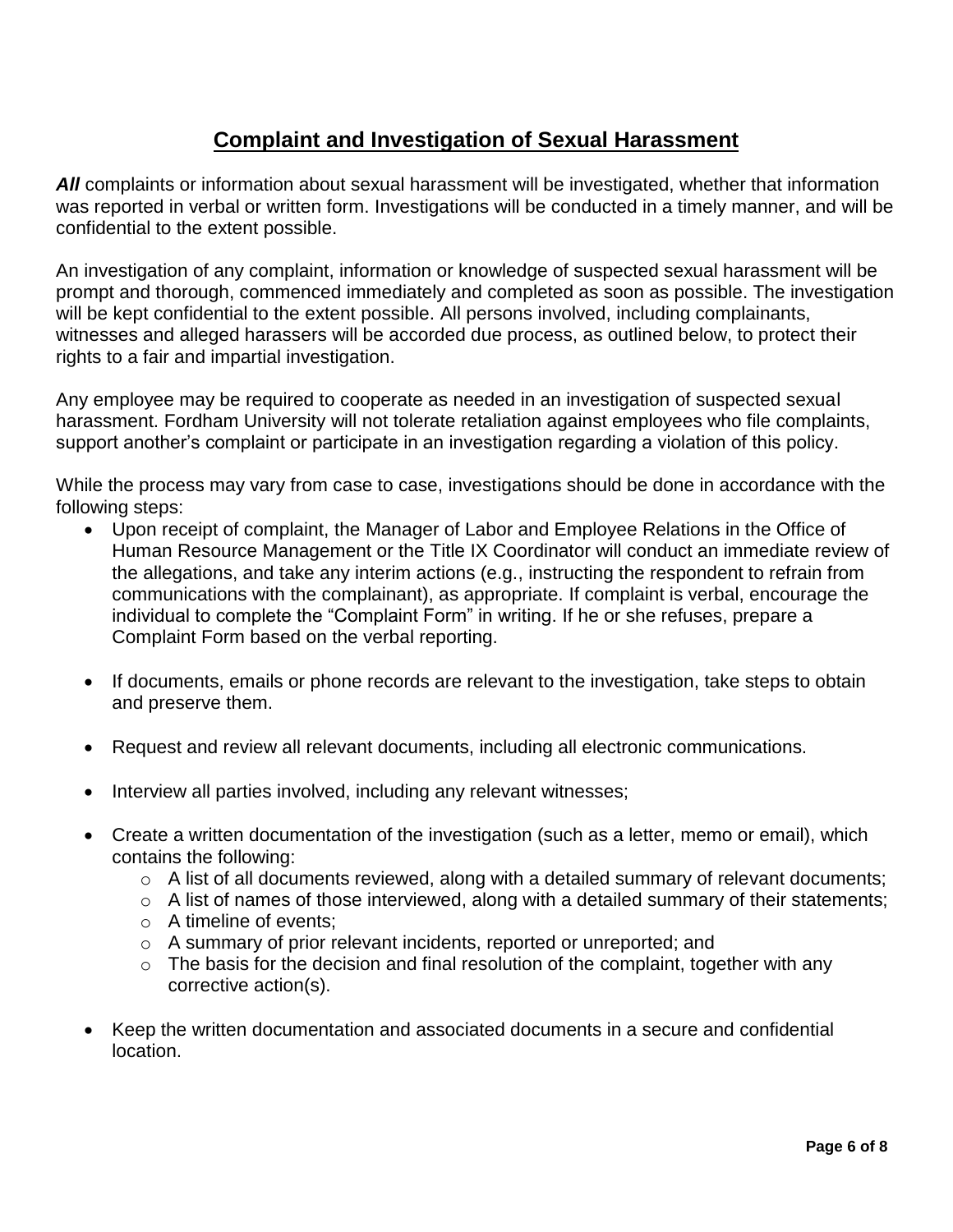- Promptly notify the individual who reported and the individual(s) about whom the complaint was made of the final determination and implement any corrective actions identified in the written document.
- Inform the individual who reported of the right to file a complaint or charge externally as outlined in the next section.

### **Legal Protections And External Remedies**

Sexual harassment is not only prohibited by Fordham University but is also prohibited by state, federal, and, where applicable, local law.

Aside from the internal process at Fordham University, employees may also choose to pursue legal remedies with the following governmental entities. While a private attorney is not required to file a complaint with a governmental agency, you may seek the legal advice of an attorney.

### **State Human Rights Law (HRL)**

The Human Rights Law (HRL), codified as N.Y. Executive Law, art. 15, § 290 et seq., applies to all employers in New York State with regard to sexual harassment, and protects employees, paid or unpaid interns and non-employees, regardless of immigration status. A complaint alleging violation of the Human Rights Law may be filed either with the Division of Human Rights (DHR) or in New York State Supreme Court.

Complaints with DHR may be filed any time **within one year** of the harassment. If an individual did not file at DHR, they can sue directly in state court under the HRL, **within three years** of the alleged sexual harassment. An individual may not file with DHR if they have already filed a HRL complaint in state court.

Complaining internally to Fordham University does not extend your time to file with DHR or in court. The one year or three years is counted from date of the most recent incident of harassment.

You do not need an attorney to file a complaint with DHR, and there is no cost to file with DHR.

DHR will investigate your complaint and determine whether there is probable cause to believe that sexual harassment has occurred. Probable cause cases are forwarded to a public hearing before an administrative law judge. If sexual harassment is found after a hearing, DHR has the power to award relief, which varies but may include requiring your employer to take action to stop the harassment, or redress the damage caused, including paying of monetary damages, attorney's fees and civil fines.

DHR's main office contact information is: NYS Division of Human Rights, One Fordham Plaza, Fourth Floor, Bronx, New York 10458. You may call (718) 741-8400 or visit: [www.dhr.ny.gov.](http://www.dhr.ny.gov/)

Contact DHR at (888) 392-3644 or visit [dhr.ny.gov/complaint](https://dhr.ny.gov/complaint) for more information about filing a complaint. The website has a complaint form that can be downloaded, filled out, notarized and mailed